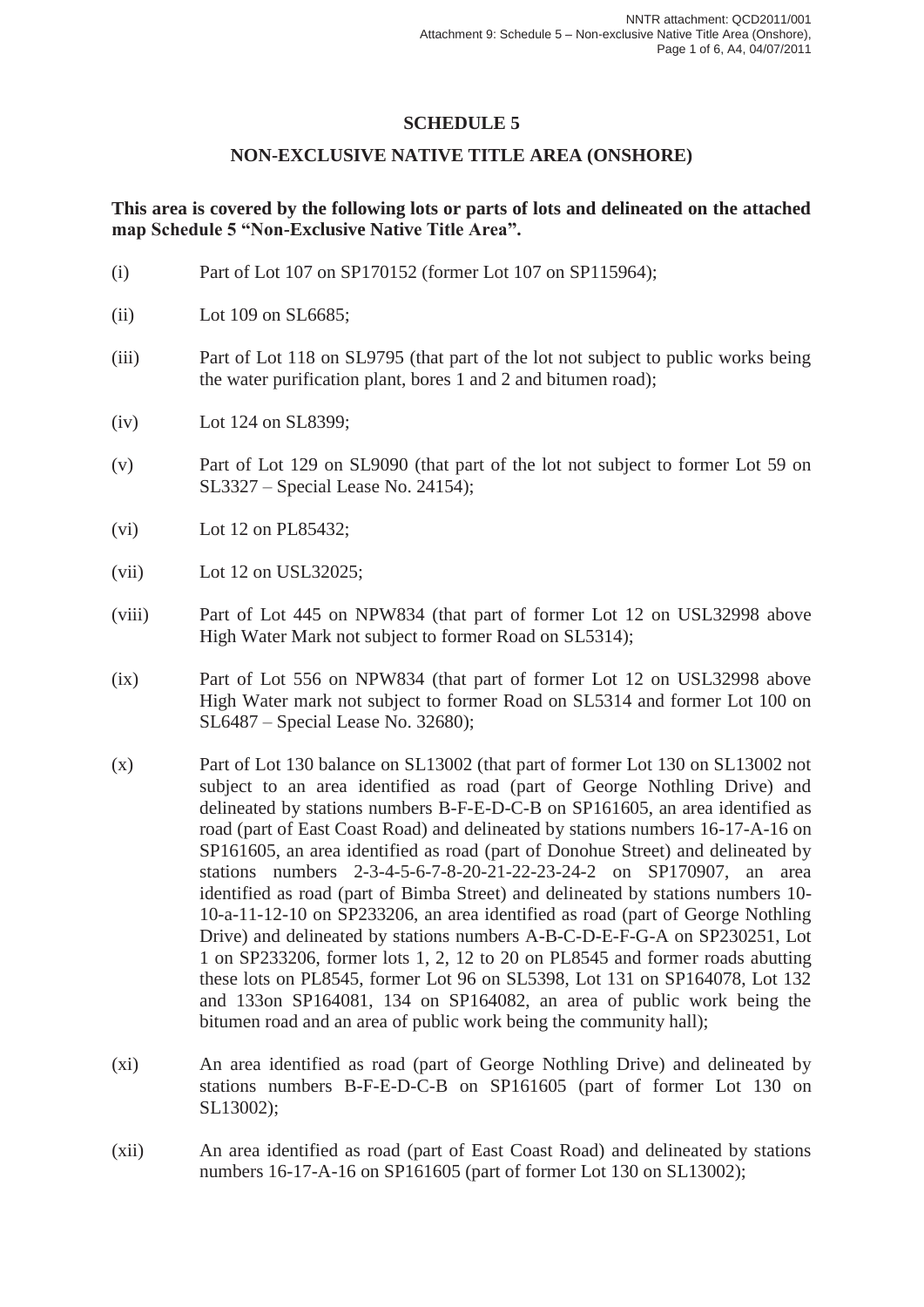- (xiii) An area identified as road (part of Donohue Street) and delineated by stations numbers 2-3-4-5-6-7-8-20-21-22-23-24-2 on SP170907 (part of former Lot 130 on SL13002);
- (xiv) An area identified as road (part of Bimba Street) and delineated by stations numbers 10-10-a-11-12-10 on SP233206 (part of former Lot 130 on SL13002);
- (xv) An area identified as road (part of George Nothling Drive) and delineated by stations numbers A-B-C-D-E-F-G-A on SP230251 (part of former Lot 130 on SL13002);
- (xvi) Lot 1 on SP233206 (part of former Lot 130 on SL13002);
- (xvii) Lot 132 on CP826165;
- (xviii) Lot 13 on PL85432;
- (xix) Lot 13 on USL32025;
- (xx) Part of Lot 143 on SL6158 (that part of the lot not subject to former Lot 12 on SL2663 – Special Lease No. 20166) ;
- (xxi) Part of Lot 147 on SL7542 (that part of the lot not subject to former Lots 1v  $\&$  2v on S312978 - Deed of Grant No. 89425);
- (xxii) Lot 148 on SL8770;
- (xxiii) Lot 151 on SL839954;
- (xxiv) Lot 152 on SL806436;
- (xxv) Lot 152 on SP104035 (part of former Lot 152 on SL839954);
- (xxvi) An area identified as road (part of Ballow Road) and delineated by stations numbers 3-4-5-7-13-12-9-6-3 on SP104035 (part of former Lot 152 on SL839954);
- (xxvii) Part of Lot 153 on SL7991 (that part of the lot not subject to public works being the supply, treatment and storage plant, bores 1, 2, 3 and 4, and bitumen road);
- (xxvii) Lot 154 on SL7653;
- (xxviii) Lot 156 on SL6092;
- (xxix) Part of Lot 15 on SL12288 (that part of the lot within the external boundary of the application);
- (xxx) Part of Lot 166 on SL9005 (that part of the lot not subject to former Road on A3399);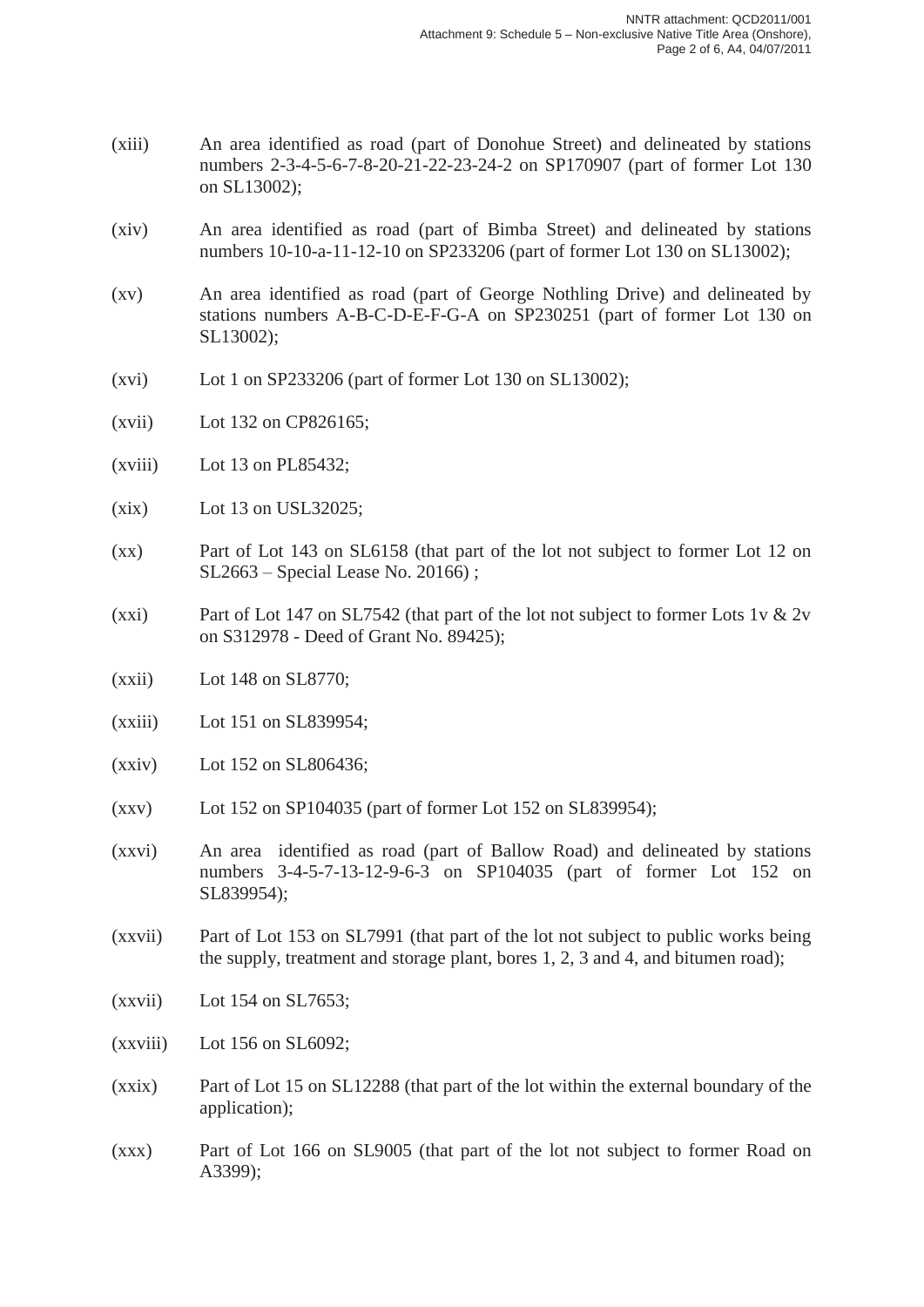- (xxxi) Lot 168 on SL12238;
- (xxxii) Lot 169 on SL12239;
- (xxxiii) Lot 16 on SL8399;
- (xxxiv) Lot 170 on SL12240;
- (xxxv) Part of Lot 17 on USL20278 (that part of the lot subject to Mining Lease's 1123 and1124);
- (xxxvi) Lot 18 on SL8399;
- (xxxvii) That part of Lot 1 on NPW1120 subject to former Lots 19 on SL5112, that part of former Lot 1 on USL32128 not subject to former Mt Scott Holding No.2721, that part of former Lot 1 on USL32114 not subject to Mt Scott Holding No.2721, part of former Lot 2 on USL20675, part of former lot 5 on USL20925, that part of former Lot 2 on USL32113 not subject to former Mt Scott Holding No.2721, that part of former Lot 1951 on NPW115 not subject to former Lot 77 on SL4704 – Special Lease No. 29280, part of former Lot 21 on USL20674;
- (xxxviii) Part of Lot 19 on SL806442 (that part of the lot not subject to former Lot 26 on SL1423 - Special Lease No.13833 and Trustee lease 602824887);
- (xxxix) Lot 54 on AP19770 (former Lot 1 on PER5571);
- (xl) Lot 2 on SP123396 (part of former Lot 1 on PER5572);
- (xli) Lot 3 on SP123632 (part of former Lot 1 on PER5572);
- (xlii) Lot 4 on SP126293 (part of former Lot 1 on PER5572);
- (xliii) Lot 124 on SP170907 (part of former Lot 1 on PER5572);
- (xliv) Lot 1 on CP895583 (part of former Lot 1 on PER5572);
- (xlv) Lot 135 on SP164082 (part of former Lot 1 on PER5572);
- (xlvi) An area identified as road (part of Donohue Street) and delineated by stations numbers 8-9-10-12-13-20-8 on SP170907 (part of former Lot 1 on PER5572);
- (xlvii) Part of Lot 100 on AP15913 excluding that part of former Lot 14 on USL20341 that is not subject to Mining Lease 1109 (part of former Lot 14 on USL20341, former Lot 12 on USL20278, former Lot 3 on USL32025 and part of former Lot 1 on PER5572 subject to Mining Lease 1109;
- (xlviii) Part of Lot 1 on AP17595 (part of former Lot 1 on USL20277 subject to Mining Lease's 1112, 1123, 1160 and 1172);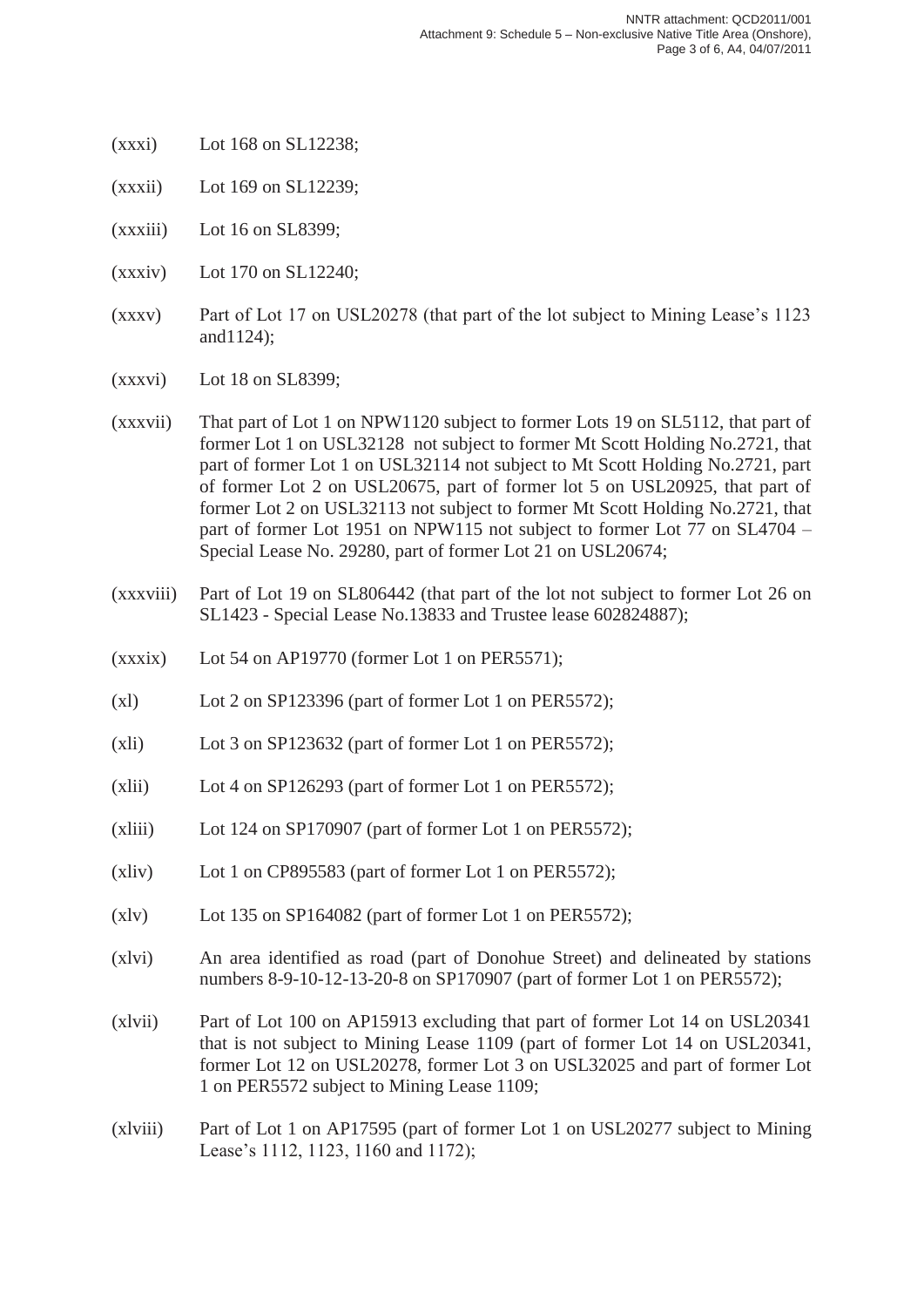- (xlix) Part of Balance Lot 15 on AP19769 being that part of former Lot 1 on USL32114 not subject to former Mt Scott Holding No.2721;
- (l) Lot 5 on SP158691 (part of former Lot 1 on USL32114);
- (li) Lot 1 on AP15879 (part of former Lot 1 on PER5573);
- (lii) Lot 2 on AP15879 (part of former Lot 1 on PER5573);
- (liii) Part of Lot 3 on AP15879 being that part of former Lot 1 on PER5573 not subject to former Mt Scott Holding No.2721;
- (liv) Part of Lot 4 on AP15879 being that part of former Lot 1 on PER5573 not subject to former Mt Scott Holding No.2721;
- (lv) Lot 1 on USL32025;
- (lvi) Balance Lot 21 on AP19801 (former Lot 21 on USL20674);
- (lvii) Lot 23 on USL32025;
- (lviii) Part of Lot 2 on D90450 (that part of the lot not subject to Lot B on SL12818 Trustee Lease L661254F);
- (lix) Balance Lot 2 on AP19802 ( former Lot 2 on USL20675);
- (lx) That part of Balance Lot 2 on USL32113 not subject to former Mt Scott Holding No.2721;
- (lxi) Part of Lot 36 on SL6802 (that part of the lot not subject to former Lot 36 on SL2671 – Special Lease No. 17358);
- (lxii) Lot 39 on D90444;
- (lxiii) Part of Lot 3 on USL32024 subject to Mining Lease 1132;
- (lxiv) Lot 3 on USL20272;
- (lxv) Lot 48 on SL12352;
- $(lxvi)$  Lot 4 on USL20925;
- (lxvii) Balance Lot 5 on AP19790 (part of former Lot 5 on USL20925);
- (lxviii) Lot 300 on SP104019 (part of former Lot 5 on USL20925);
- (lxix) An area identified as road and delineated by stations numbers 1-HWM-HWM-2-1 on SP104019 (part of former Lot 5 on USL20925);
- (lxx) Lot 6 on USL20278;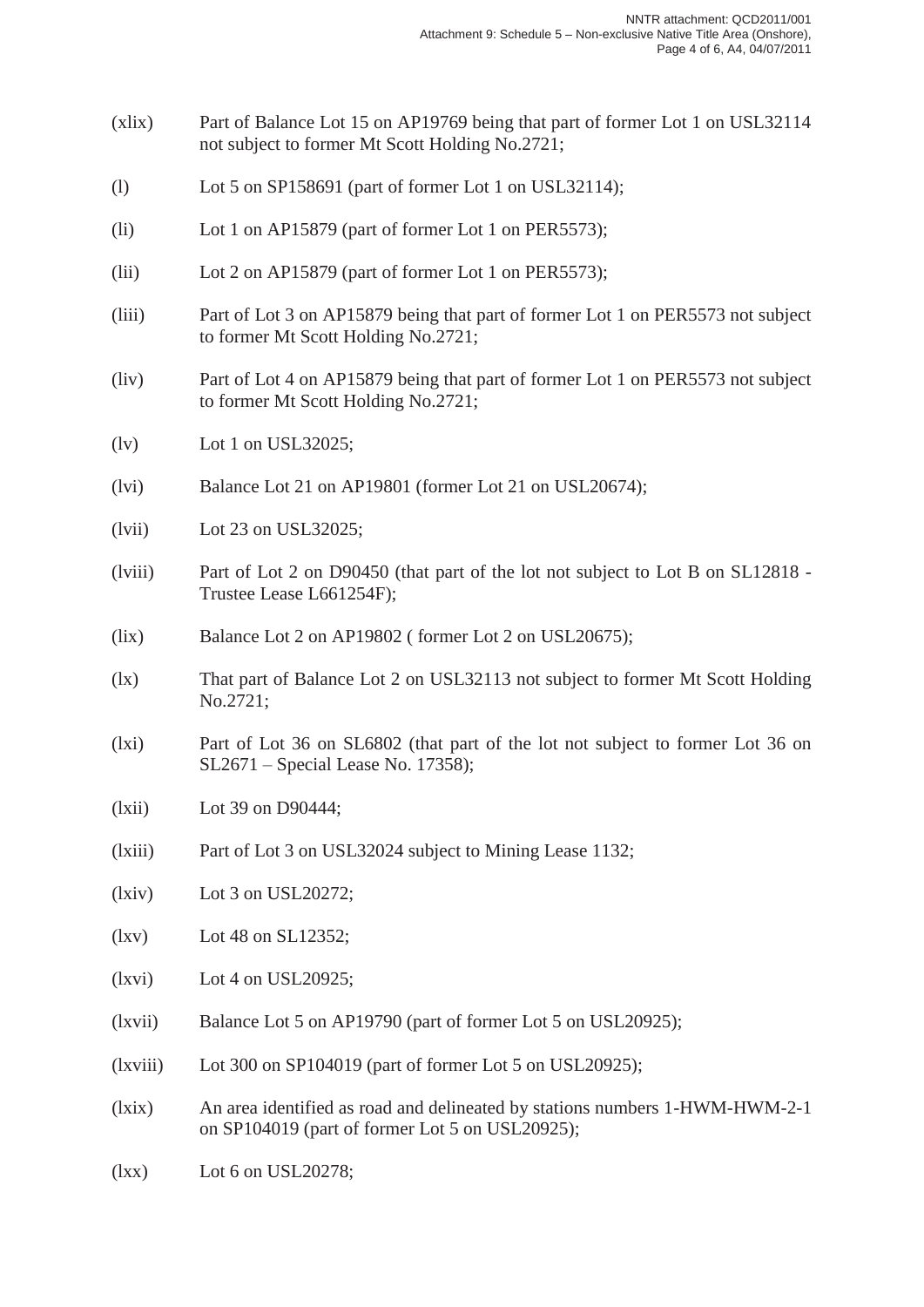- (lxxi) Lot 70 on SL4098;
- (lxxii) Lot 71 on USL32024;
- (lxxiii) Part of lot 72 on SP212935 (that part subject to former Lot 72 on SL4234 not subject to public works being the transfer station and landfill);
- (lxxiv) An area identified as road and delineated by stations numbers 7-12-Y-9-8-7 on SP212935 (part of former Lot 72 on SL4234);
- (lxxv) Lot 72 on USL32024;
- (lxxvi) Lot 74 on SL4247;
- (lxxvii) Part of Lot 78 on USL20278 subject to Mining Lease 1124;
- (lxxviii) Part of Lot 80 on SL4783 (that part of the lot not subject to former Road);
- (lxxix) Part of Lot 1 on AP19791 (that part of former Lot 82 on USL20272 subject to Mining Lease's 1103 and 1118);
- (lxxx) Lot 1 on SP117361 (part of former Lot 82 on USL20272);
- (lxxxi) Part of Lot 2 on SP117361 (that part of former Lot 82 on USL20272 subject to Mining Lease 1118);
- (lxxxii) That part of Lot 83 on USL20278 subject to Mining Lease 1124;
- (lxxxiii) Lot 89 on SL5124;
- (lxxxiv) Part of Lot 98 on SL5460 (that part of the lot not subject public works being the power poles.